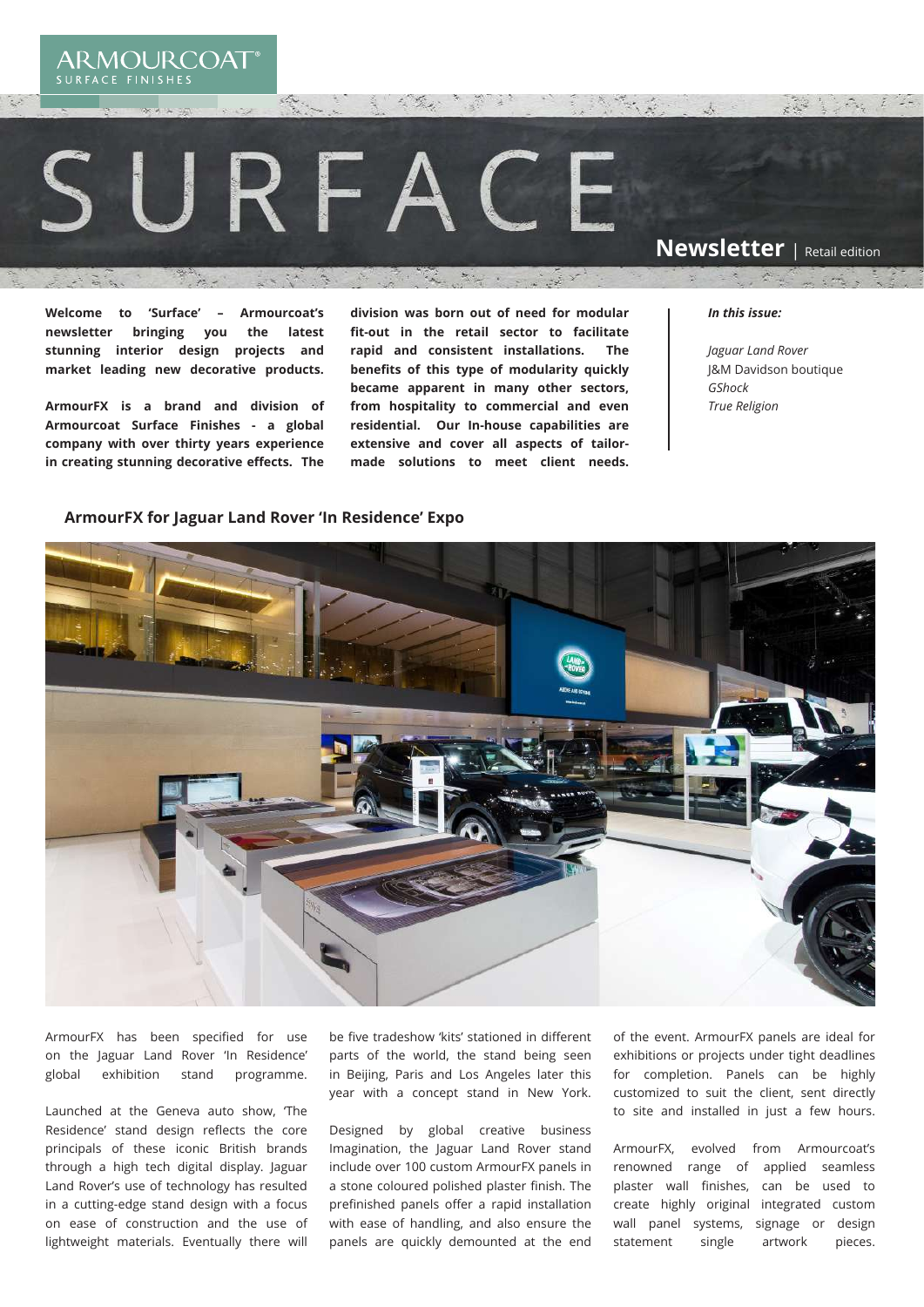### **Modern Luxury**



Armourcoat polished plaster adds 'modern luxury' to the latest J&M Davidson boutique in London's fashionable Mayfair. The store, for the British leather goods and ready-towear label, was created by Universal Design Studio in association with Nicholas Chandor.

Part of a Grade II listed property on Mount Street, known for its deep red terracotta period buildings, colour is brought inside with a blush tonality of soft pastels. These feature across two floors to convey the brand's signature colour palette. The focal point of the store is the impressive, cantilevered staircase made

from terrazzo marble with a leather-wrapped handrail, set into a series of vertical ArmourFX panels finished in Armuralia polished plaster.

Describing the project, Jason Holley of Universal Design Studio said "we chose polished plaster by Armourcoat for the its tactile qualities and its ability to create an exact colour match to the exterior facade," explains Holley. "With this match we were able to create the dusty pink tone for the feature wall, which gave a dramatic backdrop to the cantilevered staircase. It was also important for us to use only natural, high-quality materials with a long life span".

Armuralia is an exquisite silky smooth plaster finish with subtle tonal variations. It is an entirely natural product made from aged lime putty and crushed Bianco Carrara marble and contains almost no VOCs. As a ready mixed marble stucco paste, the material is trowel applied to create smooth or finely textured finishes which resemble polished stone in their appearance, hardness and touch. Armuralia is available in a range of 24 colours, shades and special effects can also be developed for custom applications.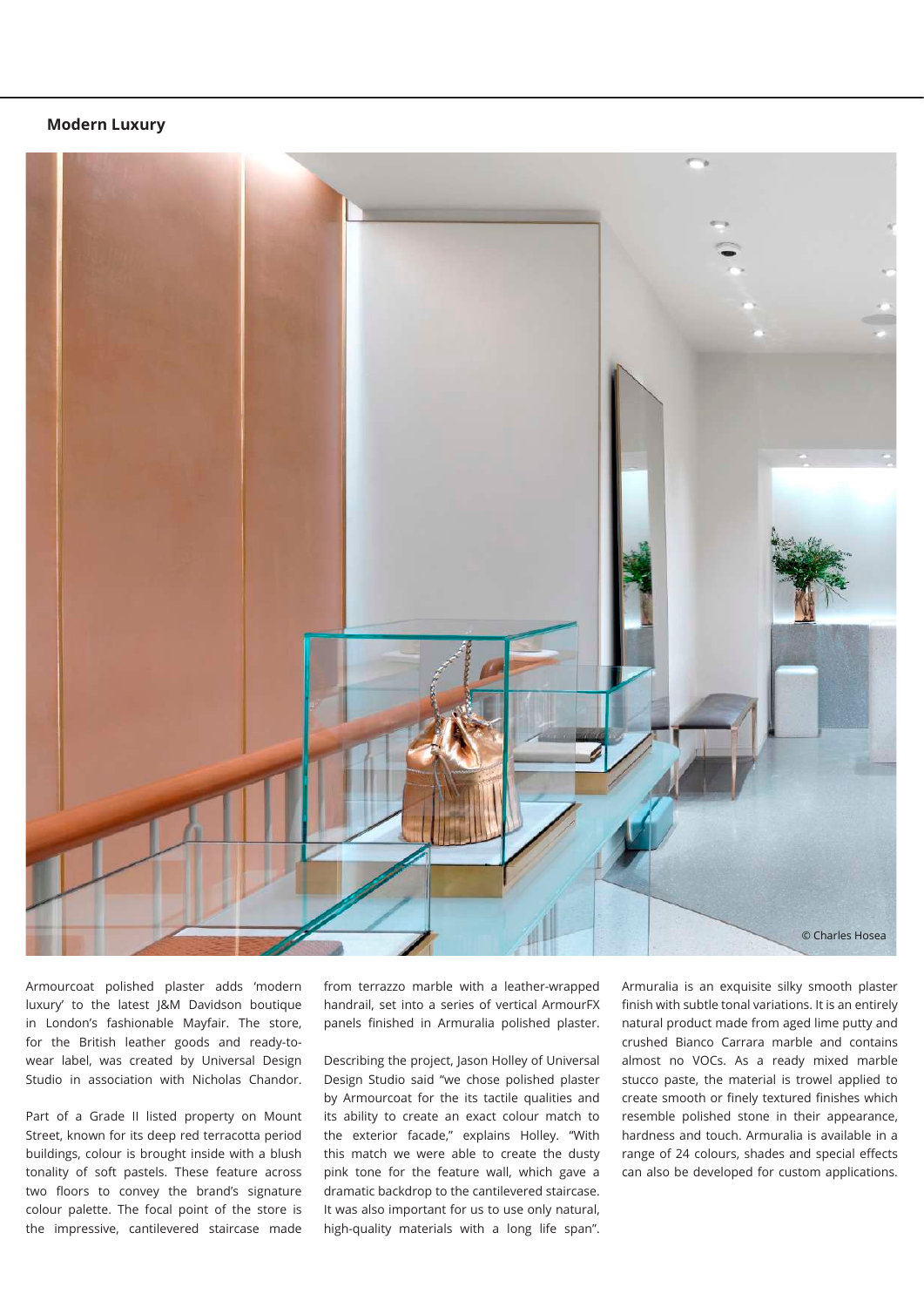## **Shock Value**

Armourcoat's modular panel system ArmourFX has been specified to stunning effect at the new GShock store on London's Carnaby Street by Double Retail.

The new flagshop concept store was designed to physically interpret the core values of the brand and clearly segment G-Shock's extensive product range. Through the careful use of lighting and materials, such as slate flooring, hot rolled steel surfaces and concrete wall panels from ArmourFX, the environment is an

embodiment of G-Shock toughness. The store has elevated this premium offering and created a versatile future-proof space adaptable for specific collections and product launches.

ArmourFX concrete effect panels are ideal for a deconstructed urban look for contemporary projects. The panels offer a wealth of design options to achieve a distinctive industrial style including distressed effects or recessed 'shutter' markings.

Offsite construction is fast becoming the method of choice for both contractors and their clients with projects under tight deadlines for completion, or it is impractical to work with 'wet' plastering trades on site. ArmourFX modular solutions can be highly customized to suit the client, sent directly to site and installed in a few hours..